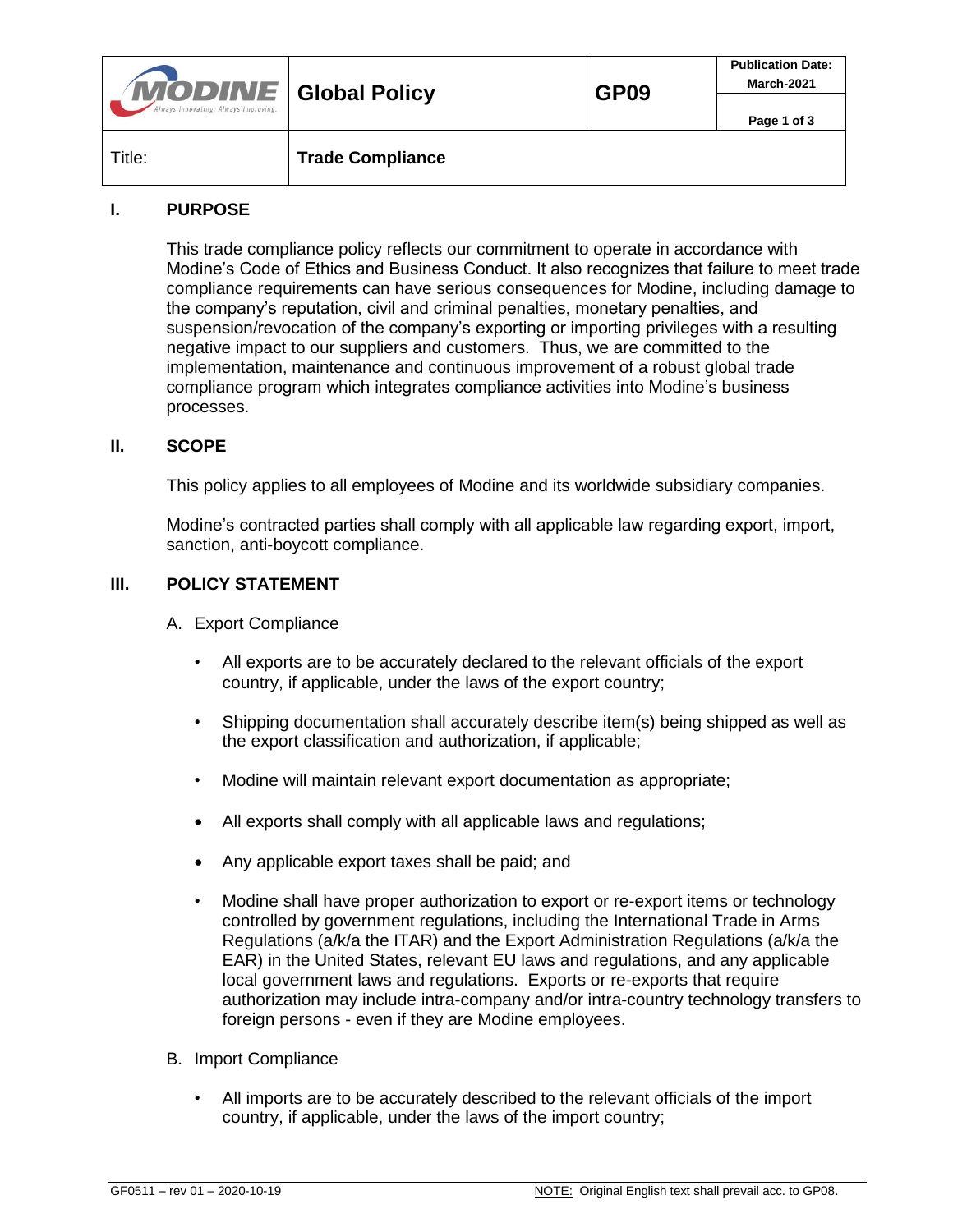| <b>MODINE</b> Global Policy<br>Always Innovating. Always Improving. |                         | GP <sub>09</sub> | <b>Publication Date:</b><br>March-2021 |
|---------------------------------------------------------------------|-------------------------|------------------|----------------------------------------|
|                                                                     |                         |                  | Page 2 of 3                            |
| Title:                                                              | <b>Trade Compliance</b> |                  |                                        |

- All Customs entries shall accurately state all required information, including the importer of record's name and address, importer number, quantity, value, classification, duty preference eligibility, and country of origin for the imported items;
- Modine will maintain relevant import documentation as appropriate;
- All imports shall comply with all applicable laws and regulations;
- Modine shall make any necessary post-entry adjustments;
- Modine shall make any appropriate duty and import tax payment, including any Anti-Dumping (ADD) and Counter-vailing Duties (CVD), and
- Modine shall have proper authorization to import items or technology controlled by government regulations.
- C. Sanctions Compliance
	- Modine shall not participate in transactions in which the destination, end-use, or enduser is subject to a sanctions program, including, but not limited to, those programs maintained by United States' Office of Foreign Assets Control (a/k/a OFAC), nor in transactions which involve forced labor; and
	- Following standard company procedures, Modine will screen relevant business parties against sanctions lists.
- D. Anti-Boycott Compliance
	- Any requests received by a Modine employee to support a trade boycott of any country are to be reported to the Modine Business Ethics Committee (the "Ethics Committee"), in accordance with the Reporting and Investigation policy;
	- The Ethics Committee shall assess whether any such requests to participate in a boycott could violate applicable anti-boycott regulations or otherwise could negatively impact Modine; and
	- Modine shall not participate in any trade boycott without the prior written approval of the Ethics Committee.
- E. Training

Modine will train relevant employees on the subjects above as appropriate.

F. Audit

Modine will audit compliance with the above as appropriate.